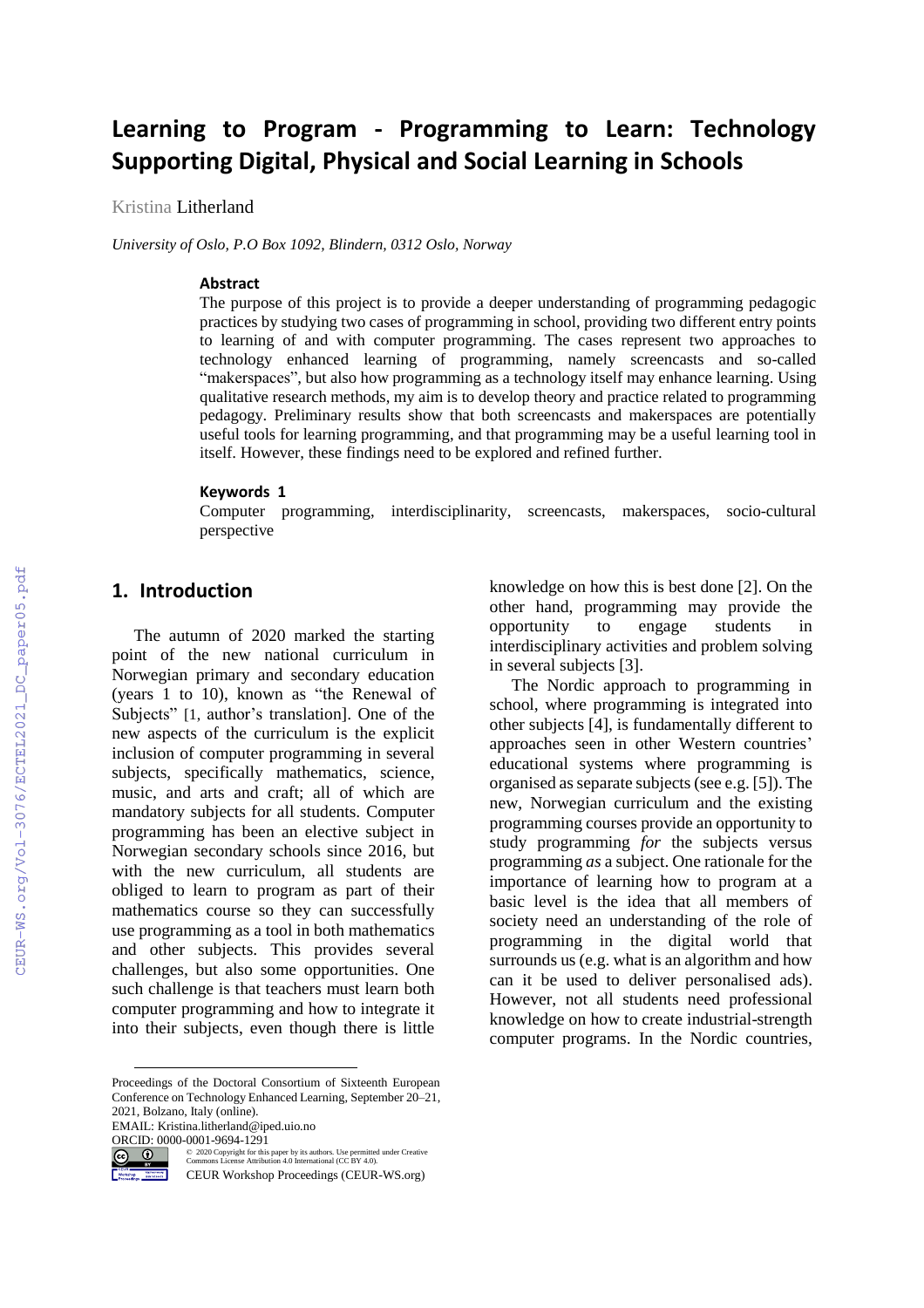there is an emphasis on programming as a bridge between subject domains, e.g. mathematics and natural science, and statistics and social science.

The aim of this PhD-project is to provide a deeper understanding of programming pedagogic practices in Norwegian schools by studying two cases providing two entry points. The cases represent different approaches to technology enhanced learning of and with programming described in detail later in this paper. Note that my project concerns both learning of conceptual knowledge of programming and other subjects, and how technological tools can support this learning. I view programming skills themselves as technological learning tools.

The PhD-project overall is guided by the following research question with two subquestions, which, when combined, will provide a basis for elaborating on the main research question. *How do computer programming classes and integrated subject/computing classes compare as interdisciplinary learning arenas?*

1. How does interactive screencast technology support digital and social learning practices in computer programming classes?

2. How are learning processes supported by programming as an intermediate tool between physical making and conceptual knowledge in a digital science classroom?

Using a qualitative, primarily bottom-up approach to explore my research questions, my contribution will be to improve the understanding of the two approaches to programming knowledge development in Norwegian schools. Hence, the aim of the project is not to make statistically generalizable claims, but to give reliable and valid perspectives of development processes observed within the cases at hand. I hope that the project will reveal both challenges and opportunities that are relevant for developing the field of programming pedagogy in school further, and how technical tools are involved in these processes.

# **2. Theoretical framework**

The theoretical framework for the project is grounded in the sociocultural perspective on learning, which considers learning as fundamentally social [8]. A key concept of the sociocultural perspective is that tools mediate learning. According to Vygotsky [8], language itself is the most powerful mediating tool, and researchers should therefore give attention to language use when studying learning. However, language is not the only tool involved in learning computer programming; therefore, also other (computer mediated and noncomputational) tools and artefacts will be included as objects for analysis. Computer programming is about creating code a computer can read, which is a technological artefact. However, humans also read, modify, use, and write code, often based on other people's code. I argue that this makes programming an inherently social activity, and that inherently social activity, and that programming should be treated as such. This idea of sociality is in line with Vygotsky's view of learning.

*Computer science (CS) education* is a broad field and includes CS education at all levels in the educational system: From elementary school to higher education. Nygaard [9] claims the term computer science is too narrow, as it places too much emphasis on the computer itself and does not cover all (e.g. social) aspects of the field. I choose to use the term *programming pedagogy,* as using a verb (programming) makes the term more process/action oriented, to cover the field of teaching and learning to program in a wide sense, including programming concepts, practices and perspectives [10].

This theoretical perspective will frame my analysis by providing a focal point on knowledge development over cognitive assessment. Potential findings relate to observed classroom episodes where the use of tools (e.g. language, gestures, and digital tools) are involved in this development. Since programming in Norwegian schools is a new phenomenon, there is a need to better understand what is happening during programming classes/classes with programming and what the potentials are.

### **3. Programming in school**

The idea of using programming in school is not new and often dated to Seymour Papert's 1980 book *Mindstorms* [3] and his concept of "Turtle Geometry". At the time, Papert and his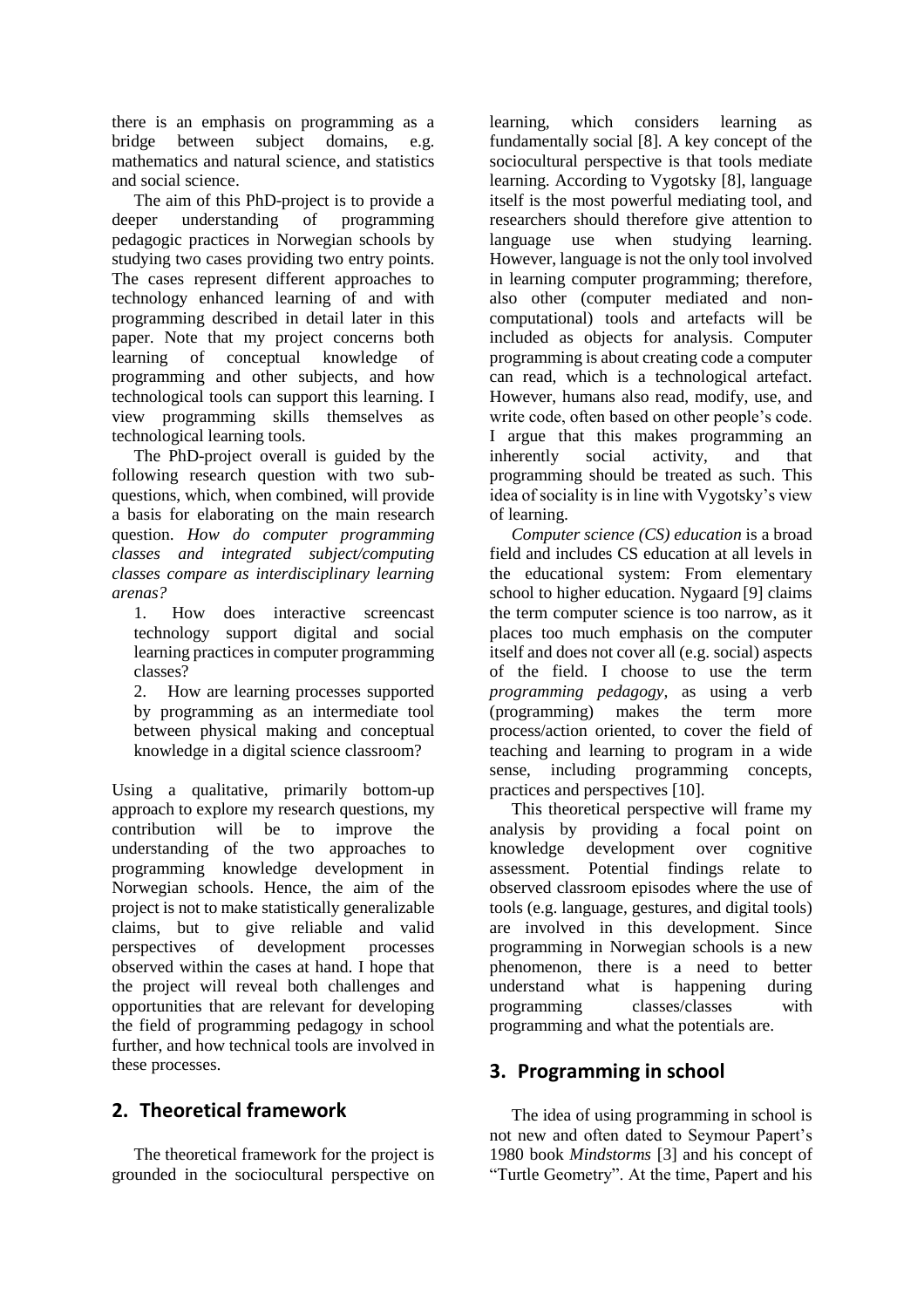team at Massachusetts Institute of Technology had recently developed a text-based programming language called Logo. Papert had grand ideas about how children could learn mathematics and geometry hands-on, but also how they could learn to think, by using Logo and constructing programs [11]. However, later research has criticised some of the claims by finding that a programmer's knowledge and experience does not always develop into cognitive/higher order skills (see e.g. [12]).

Mitch Resnick, one of Papert's students and leader of the team that developed the most wellknown block-based programming language used in education, Scratch, is a champion for an interest-driven approach as a programming pedagogy [13]. Resnick's idea is that children can develop what is often referred to as 21st century skills, such as creativity and collaboration skills, through open ended programming activities, which involve very little upfront teaching. The success of this approach, according to Resnick, relies on the elimination of complicated programming syntax, which is the aim of block-based programming.

From Papert to Resnick the rationale has moved from being quite specific (mathematics and thinking) to talking about more general skills. The Nordic model of programming can be placed somewhere between the two, as programming is placed within subjects but are meant to develop both domain specific and general skills. Waite [2] mentions programming for the subject as a specific context for programming that needs a specific pedagogy. She uses as example the dilemma of how to help students both connect and differentiate between programming and the subject in question. One particular challenge in this regard is how symbols like punctuation marks or equals signs are used in specific ways in programming languages that are not necessarily compatible with other fields, such as mathematics.

In recent years, a growing number of researchers have studied programming pedagogy. The nominal paper by Wing [6] in 2006 is typically credited as the source of the current wave of programming in schools across the world. As a result of this wave, the field of programming in school has gotten an increasingly large mass of available tools and resources (see e.g. [14]). This is also symptomatic for the field of research. There is

a high focus on programming languages and environments, but not on what concepts, ideas, or practices the learners are expected to know. In the Norwegian curriculum, concepts such as variables, loops and if-statements are mentioned explicitly, while a more basic concept such as sequencing is not. In addition, no practices, such as debugging, are included.

Lye and Koh [10] found that research on computational concepts dominated over computational practices (e.g. how students solve programming problems), which again dominated over computational perspectives (e.g. how students talk about what programming means to them or the society). Lye and Koh suggest that both teachers and researchers should focus more on practices and perspectives.

Interestingly, from a Nordic perspective, there is little research on what concepts across fields (including, but not limited to mathematics, natural science, arts and crafts, and music) that are suitable to combine with programming, or whether the integration of programming with these fields is more a question of practice integration.

Modern programming pedagogy is influenced by several, sometimes competing, approaches to the topic of how programming should be taught [2]. One of the main questions is how to structure programming classes. Sentance, Waite & Kallia [15] have identified that one of the most common ways is through traditional lecture style lessons, and also that there are several issues with this teaching style. Moving away from the lecture style approach gives way for more student-active approaches, where students can be encouraged to talk and use other tools.

In the programming industry, using spoken language to debug code was popularised under the term "rubber-duck debugging" back in 2000 [16]. Little research has been done in this field of "talking about code" and reading it aloud in professional and educational settings. Based on the premises of coding being a social activity [9] and that language is one of the most important tools for learning [8], this is a gap in the literature. Some work has been done, however, and several researchers point to the importance of using spoken language to bridge programming activities [10, 15, 17].

The few existing studies have promising results. In their research on what they call code phonology, Hermans, Swidan and Aivaloglou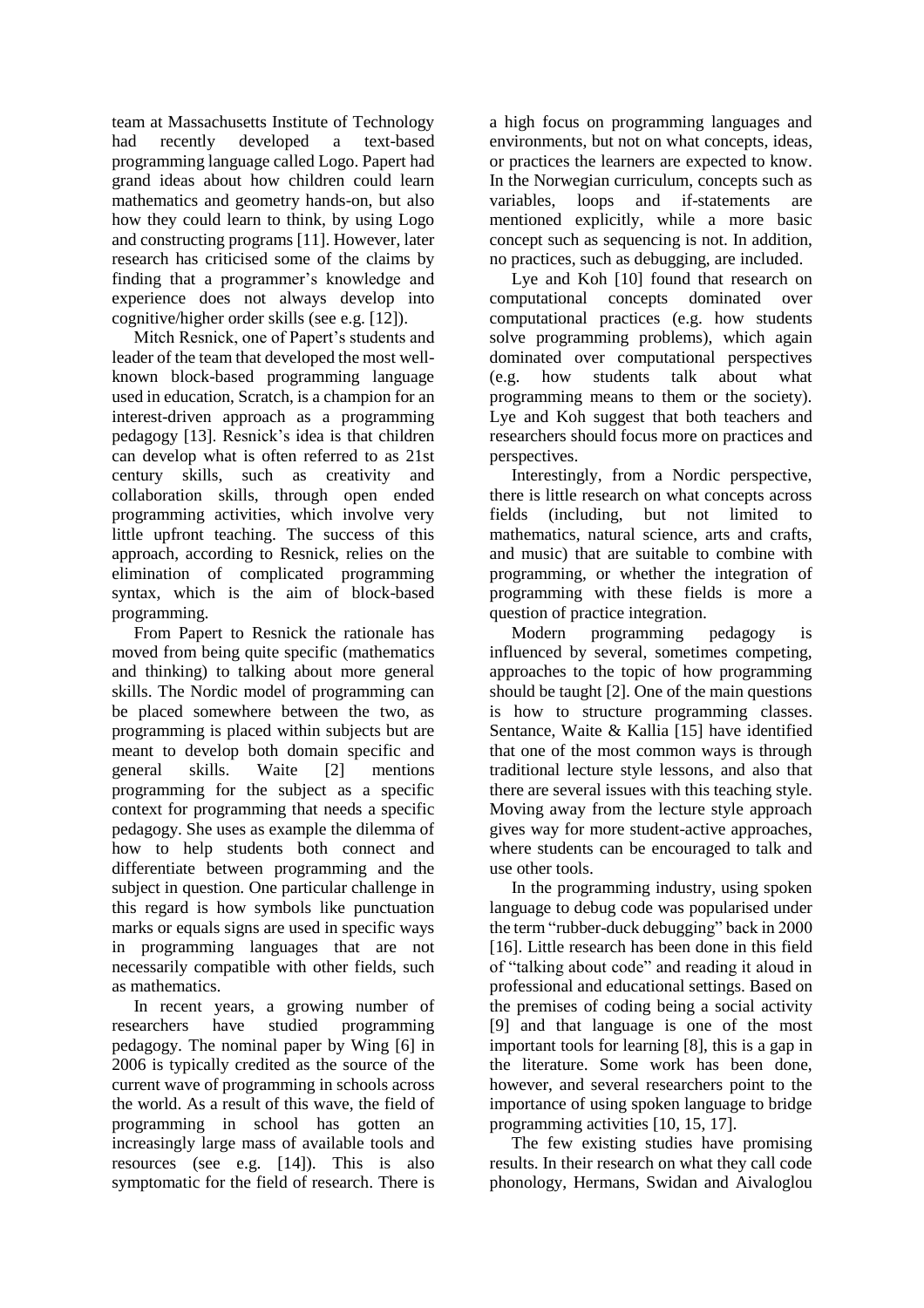[18] found that there was a correlation between a student's ability to read code consistently and accurately out load and their general programming knowledge. Kluge et al. [19] found that students could present their own code using screencasts and that the presentations provided a more detailed perspective of the students' understanding than the code would on its own.

Another student-active and interest driven approach is the use of makerspace methodology [20]. Makerspace methodology follows in the line of Papert's learning theory, where students are thought to learn through the construction of physical and digital objects.

Throughout the past decades, we have seen several ideas about what students can learn through programming. They include thinking skills, subject specific and general skills, as well as to teach students about our "digital world". However, most of the research on programming is based on programming for the sake of programming, i.e. to educate professional developers. The Nordic approach assumes that programming can contribute to the learning of other subjects. As is the case with many programming pedagogical topics in school contexts, also the field of programming for the subjects is "underinvestigated" [17, p. 42]. One of the most known cases of such research is on Logo and mathematics [21], but there are some more recent examples.

The project ScratchMaths has shown promising results in using Scratch to teach primary school children basic mathematics skills [22]. In their approach, mathematical and programming concepts were taught "simultaneously", using subtle colour coding to help students differentiate between the two subjects and help them see the connections. This is an important point, as Mørch and colleagues [20] found that students do not automatically connect programming concepts with the relevant school subject(s) if this is not explicitly pointed out to them.

As presented in this section, the programming literature has several interesting lines of research. Since I am applying a qualitative, explorative approach in this project, and I am still at an early stage of my project, I prefer to keep an open mind as to what lines I will pursue later based on the affordances of my data.

# **4. Research design and method**

This qualitative research project is based on data from two cases that represent different approaches to programming in Norwegian schools. See Table 1 for reference. Both cases involve the empirical study of programming interventions in Norwegian schools, and follow design-based research methodology [23].

The first case is situated in the elective programming subjects in Norwegian secondary and upper secondary school, and the purpose of the case to explore the first and main research questions. We employed a digital tool called Scrimba, which is an instructional tool, a code editor, a screen recording tool, and a learning management system, and, in our case, a research data collection tool.

Students and teachers from six schools participated in the intervention. We explore the making and use of screencasts (screen recordings) in different ways, for example to structure lessons and in assessment. The screencasts capture the students' programming activities as a process, including how the students describe and discuss their code.

The second case involves underachieving gifted/talented students attending a natural science class intervention where they incorporate programming and making in science. The aim of this case is to explore the second and main research questions. Potential participants are tested using the Wechsler Intelligence Scale for Children (WISC) test, to identify students who can be defined as underachieving gifted/talented students, but this is not emphasised in my PhD project.

During the intervention, the students are invited to make digital and physical programmed artefacts with the aim of developing understanding of natural science concepts. Approximately 40 students participated in the first iteration, and more are recruited for the second iteration, which is starting during the autumn of 2021.

As both research projects are design based projects, I aim to contribute to both theory development and the development of pedagogical practices that are more "hands on" useful for the practice community.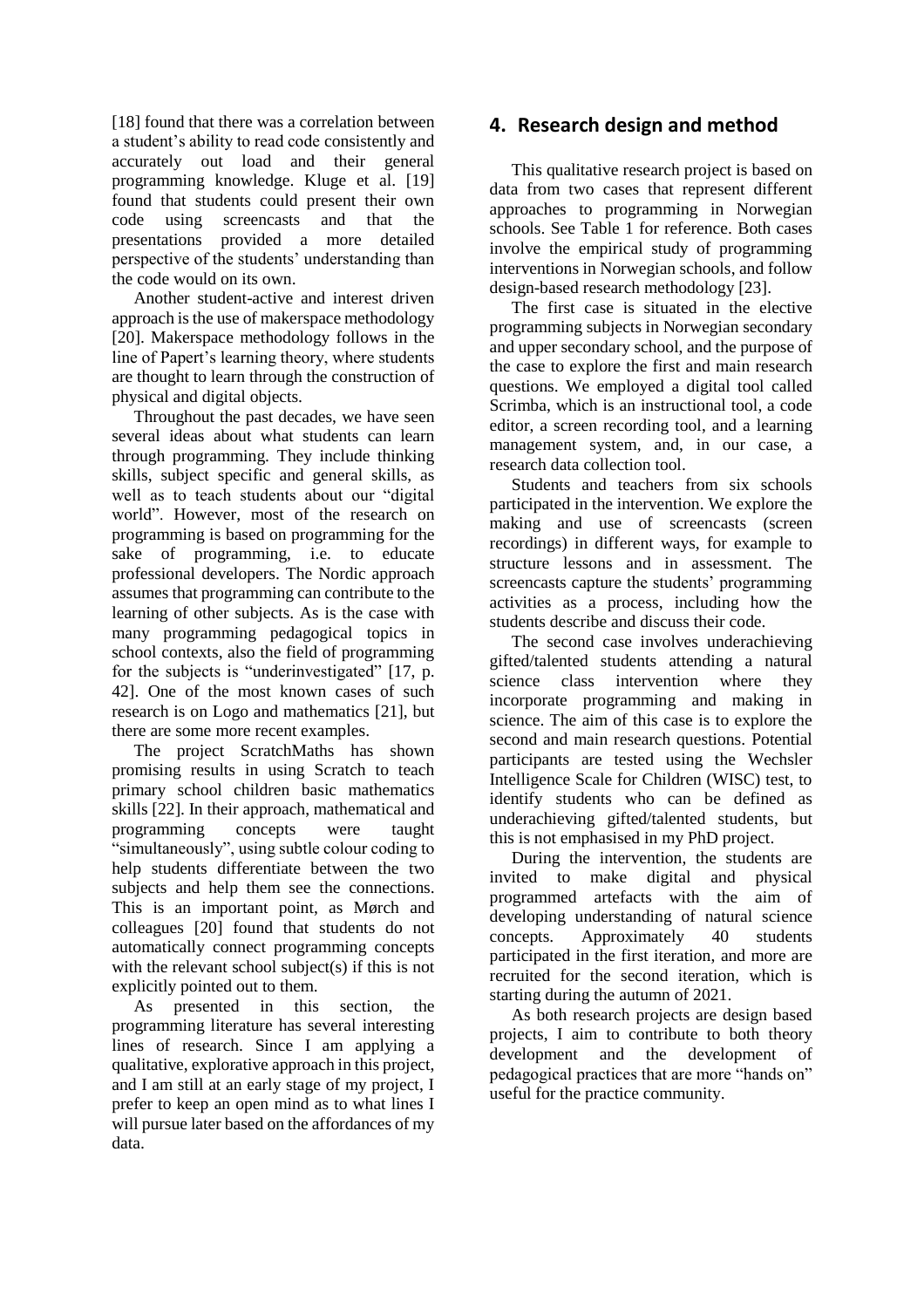**Table 1** Case comparison

|                              | Case 1                                                                                                                                | Case 2                                                                                                                                                |
|------------------------------|---------------------------------------------------------------------------------------------------------------------------------------|-------------------------------------------------------------------------------------------------------------------------------------------------------|
| Student age                  | 13-19                                                                                                                                 | $12 - 16$                                                                                                                                             |
| Programming<br>rationale     | Programming<br>as subject                                                                                                             | Programming<br>as learning<br>tool<br>Elective                                                                                                        |
| Context                      | Elective<br>course in<br>school                                                                                                       | course for<br>gifted<br>students<br>across schools                                                                                                    |
| Main<br>pedagogical<br>tools | Interactive<br>screencast<br>technology                                                                                               | Makerspace<br>technology                                                                                                                              |
| Data<br>collection           | Video/audio<br>recordings in<br>classrooms,<br>semi-<br>structured<br>interviews,<br>screencasts<br>from<br>screencasting<br>software | Video/audio<br>recordings in<br>classrooms,<br>semi-<br>structures<br>interviews,<br>screen<br>recordings<br>from digital<br>classroom<br>environment |
| N (students)                 | 134                                                                                                                                   | $^{\sim}$ 200                                                                                                                                         |

### **4.1. Data collection**

Data from both cases is/was collected using participant observation, screen recordings and interviews. Observations are collected using field notes (meta-data), video cameras, microphones, and screen recording software. This will enable me to capture both what the students are saying, with whom they are talking, how they use their bodies/gestures to communicate, what digital and physical objects they are interacting with as well as what they are constructing. It is vital that the students are encouraged to interact and work together in order to capture these conversations. The student assignments are designed for working in pairs to assure that I may collect interaction data, but in the first case, there are also students who have worked alone and have recorded their own, individual screencast explanations.

In both cases, we used (or intend to use) a voice- and tool-focused approach to video recordings, informed by our theoretical perspective. This is achieved by a particular focus on the relative placement of video and audio recording hardware in the classroom,

where cameras are placed so that we capture events on the students' screens and the shared physical space between the students and their persons, enabling us to capture e.g. gestures and how the students potentially move the shared laptop computer or other physical tools between them. A table microphone ensures good quality voice recordings.

Interviews held individually and/or in groups using a semi-structured approach, may provide a meta-cognitive perspective.

The first case is formally concluded, meaning no more data is collected. Data collection in the second case started during the autumn of 2020, and there is available data from the pilot project that is relevant [20]. Because of the Covid-19 pandemic, the 2020/2021 academic year interventions in the second case were conducted digitally, providing considerable challenges forcing all case participants to adapt. This has also affected my project and research questions. We have started conducting the next iteration in a physically co-located classroom, which may provide opportunities for comparing the iterations and cases on even more conceptual levels, which I have not started exploring as of now.

### **4.2. Data analysis**

The data will be analysed using a qualitative approach. I will look at interactions themselves (i.e. the contents and organisation of conversations and other social acts) using interaction analysis (IA) [24]. Typically, this means to look for recurring and/or exceptional "episodes" and sequences of turn taking contributing to meaning making, and organising them into themes that conceptualise the events in the episode [25]. However, as the students are interacting with digital and physical tools and may be using gestures (both physically and digitally) to communicate, these actions are also considered parts of the interaction to analyse. This is in line with a Vygotskyan view on mediational tools as essential parts of learning processes.

The primary data therefore consists of the video observations and screen recordings, as these best capture the complex processes we are studying. The interviews are a secondary data source that may support or challenge what we observe in the classrooms.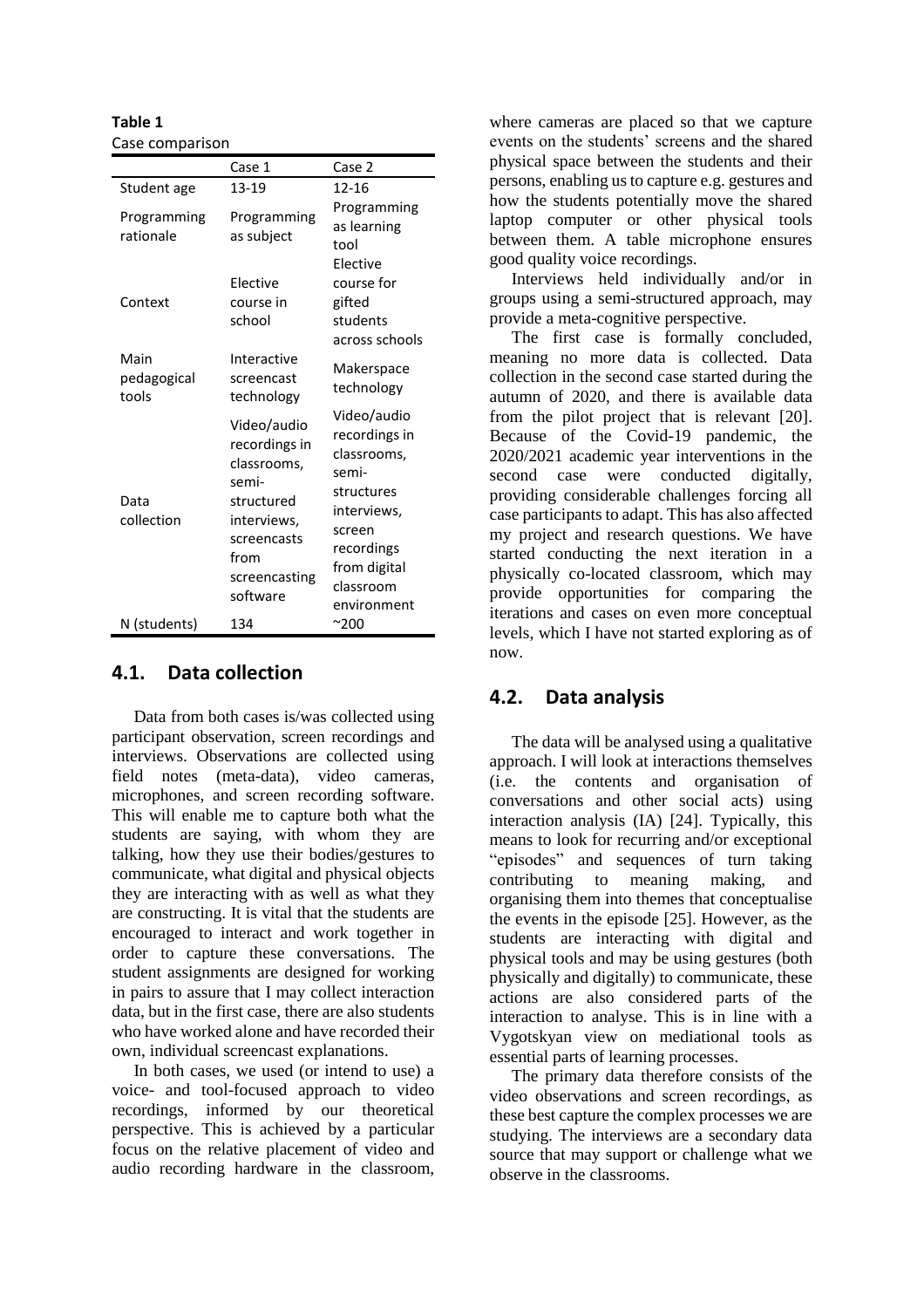As the two cases include relatively large amounts of data (tens of hours of video data), it will be necessary to reduce the data to those that are most relevant for the research questions. This means that I will focus on data were the students are actively engaged in programming, over episodes that are e.g. mainly teacher oriented or where the students are engaged in other types of activities.

Both the cases are parts of larger research projects where other researchers employ several analytical tools and data sources to answer different research questions. My project differs in that I employ the same analytical tools across the two cases.

### **4.3. Research quality**

Although there is some overlap, the cases have distinct takes on programming in school. Instead of viewing this as mainly a challenge, the cases provide an opportunity to investigate contrasting approaches to programming pedagogy.

One challenge, particularly about generalisation to the general population of students who are expected to learn programming within the mandatory subjects following the new curriculum, is that the participants do not represent "typical students" in the Norwegian school, as they have all opted in to take part in the elective programming subjects. Furthermore, all the students in the second case belong to the group of underachieving gifted/talented students. This brings about some methodological challenges, but also the opportunity to study programming with students that are likely to be motivated. It is possible to assume the challenges we might experience with the participants can be even bigger when programming is implemented in mandatory education for everyone.

In the second case, the coronavirus pandemic had a big impact on the first iteration of the interventions. This has provided an opportunity to study the learning of science concepts using digital tools such as "Microbits" and programming, in a digital classroom, but there are challenges on how the data from the digital iteration will compare with the second round.

One way we ensure the research quality in the complex case contexts, is by developing codes and then viewing data separately as

researchers to ensure a level of inter-coder reliability.

# **5. Preliminary results and discussion**

In this section, I will briefly describe my preliminary findings and discuss these and the current state of the project. I will frame this discussion using the research questions, starting with the sub-questions and moving on to the main research question.

*Sub-question 1: How does interactive screencast technology support digital and social learning practices in computer programming classes?* 

In the first case, we are exploring affordances of different modes of using integrated screencast technology [19]. The most promising results include how making screencast code presentations may create new learning opportunities for the students, as presented in our short-paper [26]. We have observed episodes where students work collaboratively on developing code and how switching to a screencast recording "mode" of working, e.g. creating a screencast as cultural tool, changed how they talked, edited and tested code. Recording a screencast is not simply a representation of a learning process, but is connected to particular cultural practices. This interrelationship between activity framing, talk, code changes and other development actions will be explored further, and is especially interesting for comparison with the case where another level of abstraction is added, namely the explicit goal of subject learning through programming.

*Sub-question 2: How are learning processes supported by programming as an intermediate tool between physical making and conceptual knowledge in a digital science classroom?*

Although the digital classroom of the Covid-19 pandemic has caused several problems such as technical difficulties, students dropping out, and changes to the activities in the intervention, we have seen signs of how programming may be a bridge between the individual, concrete, physical artefacts the students made, and the social and digital classrooms where interactions and teaching took place. The students could not manipulate other students' physical artefacts or work together on creating common physical artefacts as they would in a physical classroom,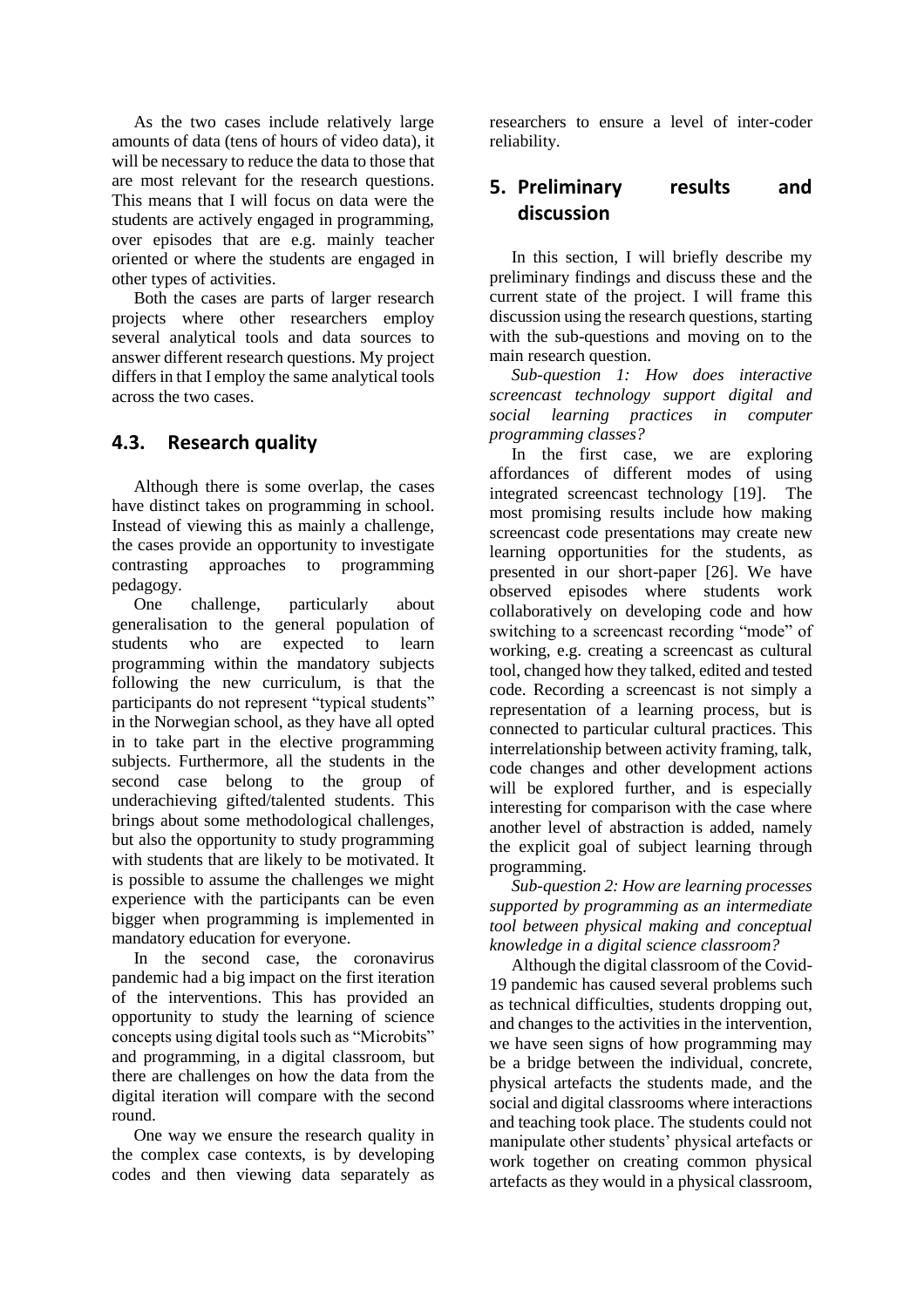but they could share and manipulate code in the online classroom environment [27]. I will continue to explore the role of programming and screen sharing practices as tools for supporting the students' learning.

*Main research question: How do computer programming classes and integrated subject/programming classes compare as learning arenas?*

With this research question, I intend to compare the two approaches to programming (traditional approach, and Nordic approach), and explore in what ways they differ and how the interdisciplinarity of the Nordic approach is expressed through the students' learning processes, and how this differs from the traditional approach.

In some respects, the pandemic made the cases more similar, as the collaboration activities in both cases were, in large, mediated by what the students saw and did on the screen.

Currently, data from the two cases are being analysed separately, but I intend to do a comparative analysis once I am more familiar with the separate data sets.

Preliminary findings are mostly empirical, but with deeper analysis, I hope to develop these into more refined models or theories, that may contribute both to the research field of learning to program and programming to learn, but also the practice of how and why.

# **6. References**

- [1] Norwegian directorate of Education, the, Nye læreplaner – grunnskolen og gjennomgående fag vgo, 2019. URL: https://www.udir.no/laring-ogtrivsel/lareplanverket/Nye-lareplaner-igrunnskolen-og-gjennomgaende-fag-vgo.
- [2] J. Waite, Pedagogy in teaching Computer Science in Schools: A Literature Review, 2018. URL: https://royalsociety.org/~/media/policy/pr ojects/computing-education/literaturereview-pedagogy-in-teaching.pdf
- [3] S. Papert, Mindstorms: Children, computers, and powerful ideas. Basic Books Inc, 1980.
- [4] S. Bocconi, A. Chioccariello, J. Earp, The Nordic approach to introducing Computational Thinking and programming in compulsory education. Report prepared for the Nordic@

BETT2018 Steering Group (2018) doi:10.17471/54007.

- [5] N. C. Brown, S. Sentance, T. Crick, S. Humphreys, Restart: The resurgence of computer science in UK schools. ACM Transactions on Computing Education 14 (2014): 1–22.
- [6] J. M. Wing, Computational thinking. Communications of the ACM 49 (2006): 33–35.
- [7] A. V. Aho. Computation and Computational Thinking. Ubiquity symposium (2011) doi: https://doi.org/10.1145/1922681.1922682
- [8] L. S. Vygotsky, Mind in society: The development of higher psychological processes. Harvard university press, 1980.
- [9] K. Nygaard, Program development as a social activity. In IFIP Congress (1986): 189–198.
- [10] S. Y. Lye, J. H. L. Koh, Review on teaching and learning of computational thinking through programming: What is next for K-12?. Computers in Human Behavior, 41 (2014): 51–61.
- [11] I. E. Harel, S. E. Papert, Constructionism. Ablex Publishing, 1991.
- [12] R. E. Mayer, J. L. Dyck, W. Vilberg, Learning to program and learning to think: what's the connection?. Communications of the ACM 29 (1986): 605–610.
- [13] M. Resnick, Lifelong kindergarten: Cultivating creativity through projects, passion, peers, and play. MIT press, 2017.
- [14] F. J. García-Peñalvo, J. Hughes, A. Rees, I. Jormanainen, T. Toivonen, D. Reimann, M. Tuul, M. Virnes, Evaluation of existing resources (study/analysis). Belgium: TACCLE3 Consortium. 2016 doi:10.5281/zenodo.163112
- [15] S. Sentance, J. Waite, M. Kallia, Teaching computer programming with PRIMM: a sociocultural perspective. Computer Science Education 29 (2019): 136–176.
- [16] A. Hunt, D. Thomas, The Pragmatic Programmer. Boston: Addison-Wesley, 2000.
- [17] S. Grover, R. Pea, Computational thinking in K–12: A review of the state of the field. Educational researcher 42 (2013): 38–43.
- [18] F. Hermans, A. Swidan, E. Aivaloglou, Code Phonology: an exploration into the vocalization of code, in: Proceedings of the 26th Conference on Program